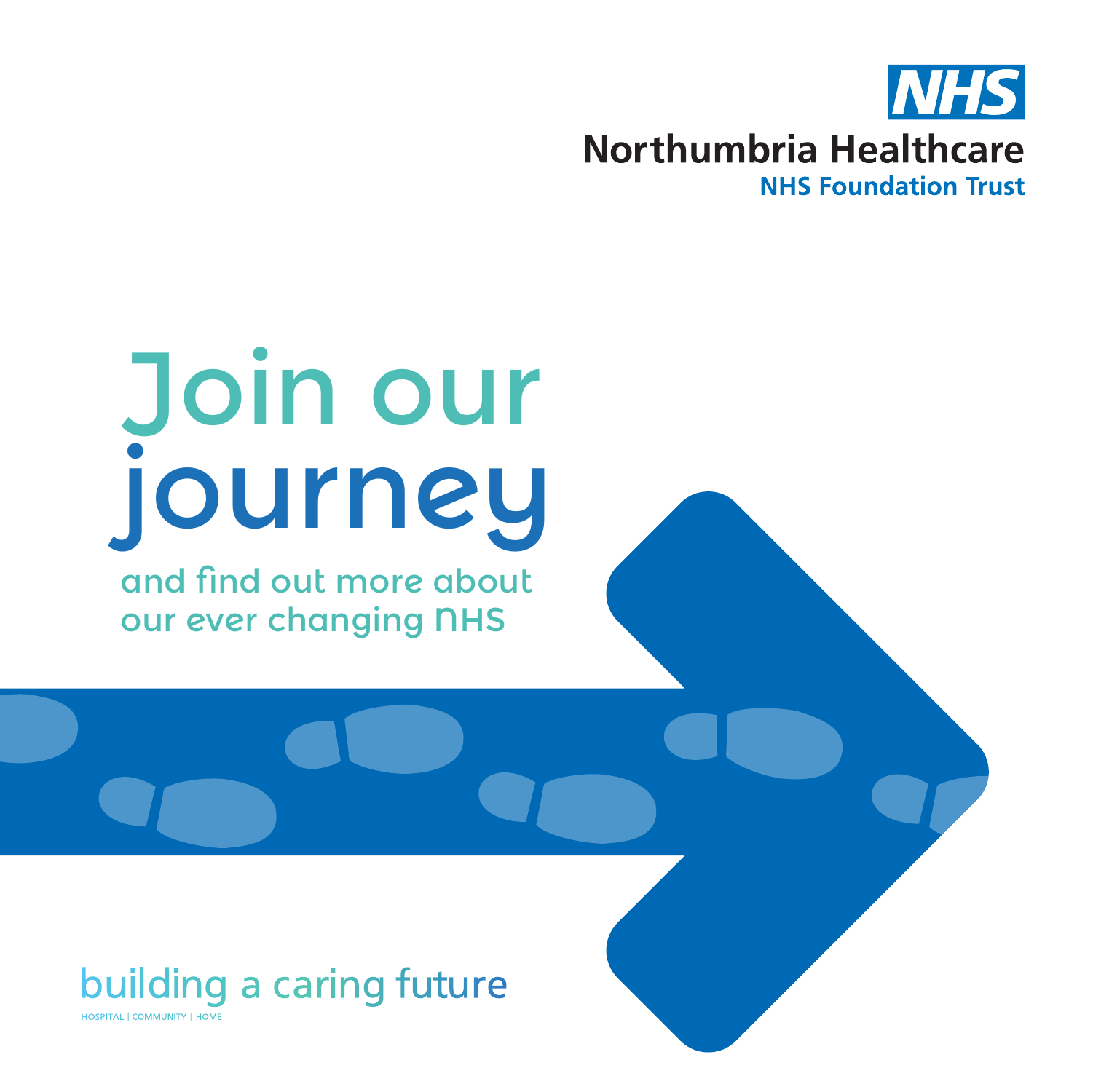NHS will soon be celebrating its 70th birthday. It's an organisation woven into the very fabric of our way of life with each and every one of us using its services in some shape or form.

To get here from 1948, the NHS has been constantly evolving and adapting to meet changing needs and expectations. From a growing and older population to new treatments and technologies - our NHS is ever changing and rightly so too, we all want our NHS to provide the best possible treatment and care.

**Did you know?** In Northumberland alone, it is predicted that the number of people aged 80 and over will increase by 80 per cent by 2030. At the same time, the number of over 65s will increase by 41 per cent and children aged between 0-4 will decrease by 11 per cent.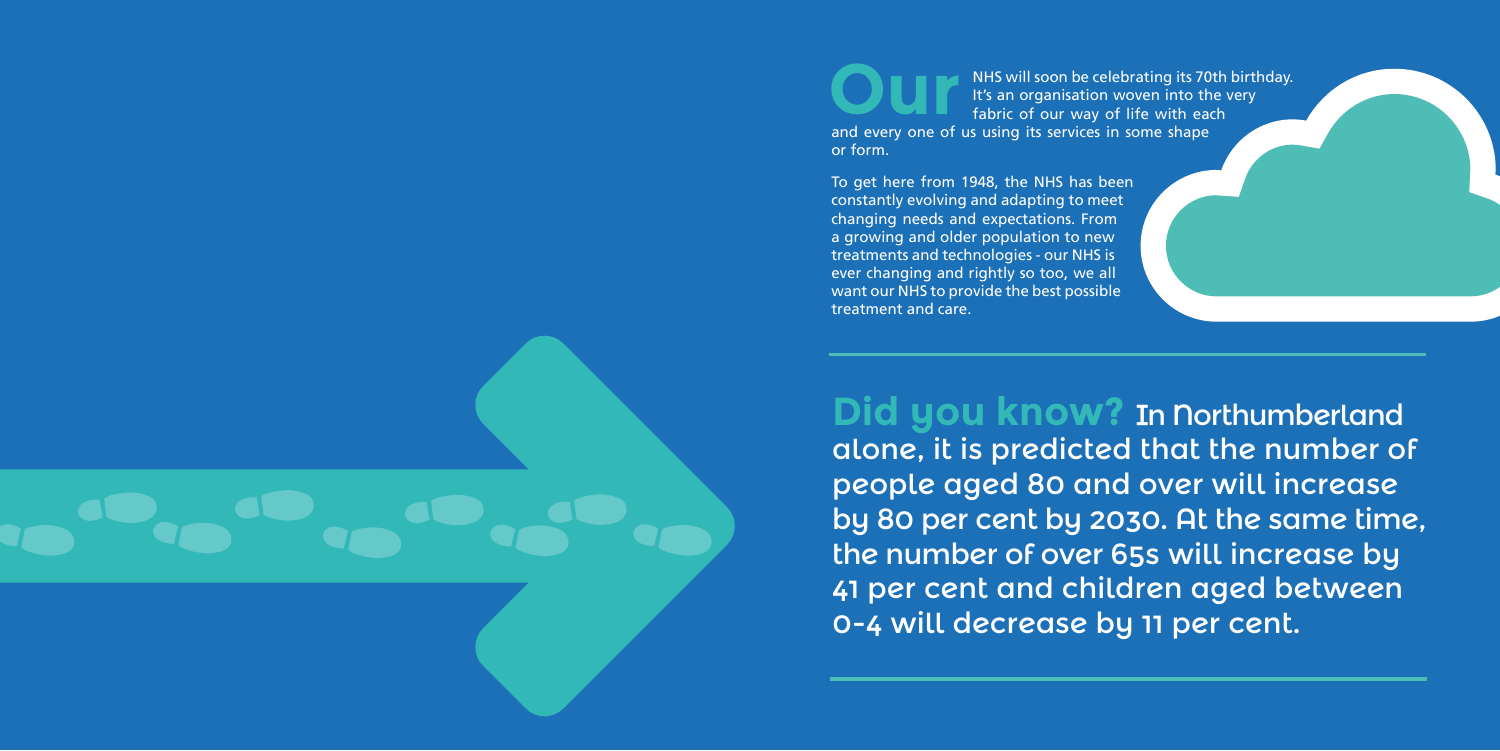# All those

who would ever have imagined that we would be able to map the human brain, know so much about our genes and DNA, carry out heart transplants and immunise against so many diseases. We are now able to diagnose, cure and predict so many more conditions; in some cases we can do this even before a child is born.

Did we ever imagine that many of the operations and treatments that needed weeks of recovery would become routine, done in a day, and carried out at our local hospital or even in a local clinic or GP surgery?

Did you know? In 1974 about seven per cent of procedures in the NHS were carried out as day cases. By 2013, this had increased by 35 per cent (417,000 to 6.3 million!).

The very nature of how and where care is provided - whether that's in our hospitals, community clinics or GP surgeries – continues to evolve. Thirty years ago cancer treatments, ultrasounds and endoscopic procedures were only provided at specialist centres. Now these are every day practice in local hospitals.

## **Did you know?** In 30 years,

Here at northumbria, we now carry out more operations in a day too. In the last ten years, the number of day cases at our hospitals has increased by almost 12,000 (32 per cent) from 37,578 to 49,517. Ten years ago, the average time spent in our hospitals after a hip operation was nine days, it's now two and a half days.

> In days gone by, patients needing an angiogram (an x-ray which uses dye and a camera to take pictures of blood flow in an artery or vein) would be admitted into hospital for up to three days. Today you are home on the same day.

the number of hospital beds in England has more than halved yet the number of patients treated has increased. This is thanks to advances in treatments and techniques, and a shift towards providing care outside of hospitals.

When the NHS started in 1948, most babies were born at home. Today, around 90 per cent of births in England still happen in designated consultant-led obstetric units or combined consultant and midwife units.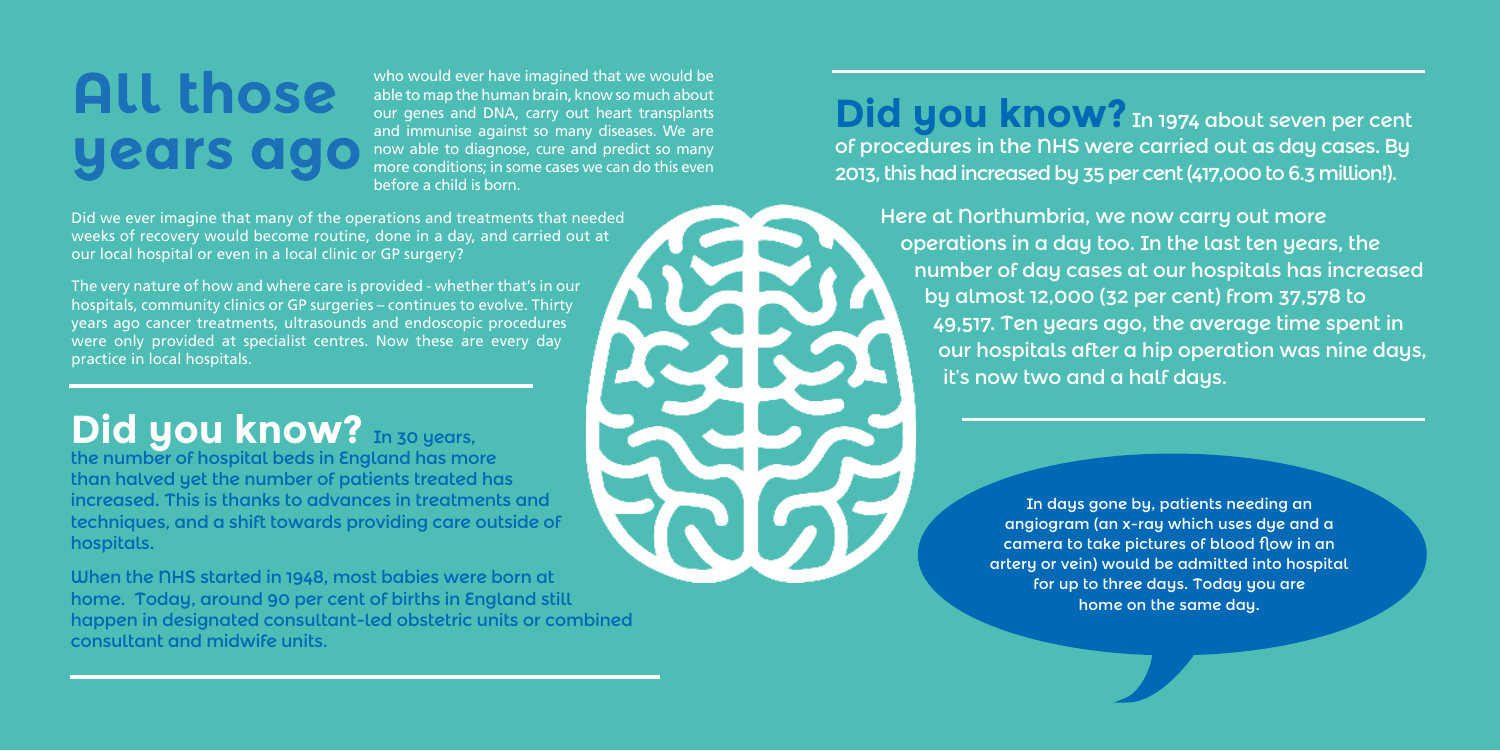Most people want to be cared for at home if they can be. The good news is that new technology and techniques allow this to happen, and more easily too. This also means the need for joining up social care and community support is greater than it has ever been.

Time matters too. One week in bed can mean the difference between being independent or not. So it is vital that we help people to become as mobile as possible and support them to return home.

## **Our approach to care is also changing**

There is much more of an emphasis on supporting patients to manage their own care and making decisions together so they can live life to the full.



Our hospital to home service is doing just that and helping patients to return home sooner and more safely.

> This is particularly the case for patients living with a long term condition, such as diabetes. Most people with these conditions spend just a few hours per year with healthcare professionals and more than 99 per cent of their lives managing their conditions themselves. This is why supporting patients to develop their knowledge and skills, confidently and effectively, is so important. Research shows that older people can lose up to five per cent of their muscle strength for each day they spend in a hospital bed.

The team which includes community nursing staff, social workers, occupational therapists and re-ablement co-ordinators, works every day of the week from The Northumbria hospital to support discharge and help make any other necessary arrangements for ongoing care.



## **Less time in hospital is better for patients and their recovery**

### **Did you know?**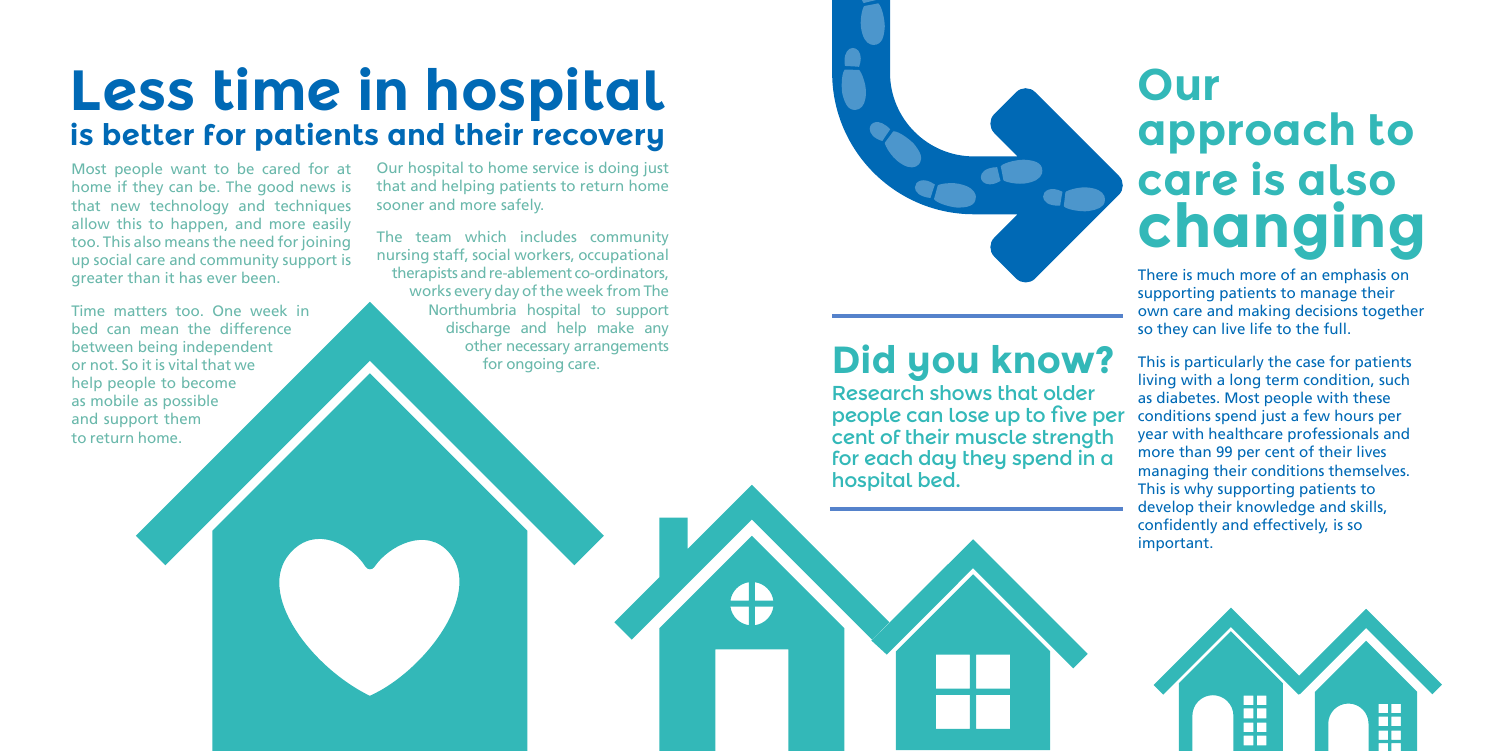and in Northumberland and North Tyneside, we are experiencing record number of patients accessing our services.

At the same time we have competing demands for our resources and have to live within our means and continue to look at ways of working more efficiently and effectively.

# **Every year**  demands on the NHS<br> **grow by the NHS**

Change is not new for the NHS and at Northumbria we have a strong track record of being at the forefront of innovation and transforming care.

**Last year, we cared for** 

**two million patients in** 

**our region including:**

**Did you know?** One in four hospital beds is occupied by a smoker. Smoking costs the NHS in North Tyneside and Northumberland £23.1m a year.

In many ways we are already embracing many of the challenges faced by the NHS and have improved care and the experiences of patients as a result, but there is more to do. Our journey continues through:

> 380,000 outpatients

> > 919,000 patients in the community and with public health teams

## 195,000 patients in emergency and

- harnessing new technologies and treatments
- re-organising where and how we provide services to improve outcomes for patients
- providing care closer to home
- joining up health and social care
- empowering people to manage their own conditions and take more control over their own health
- looking at ways of doing things differently, and making the most of the resources we have.

67,000 patients on our wards

urgent care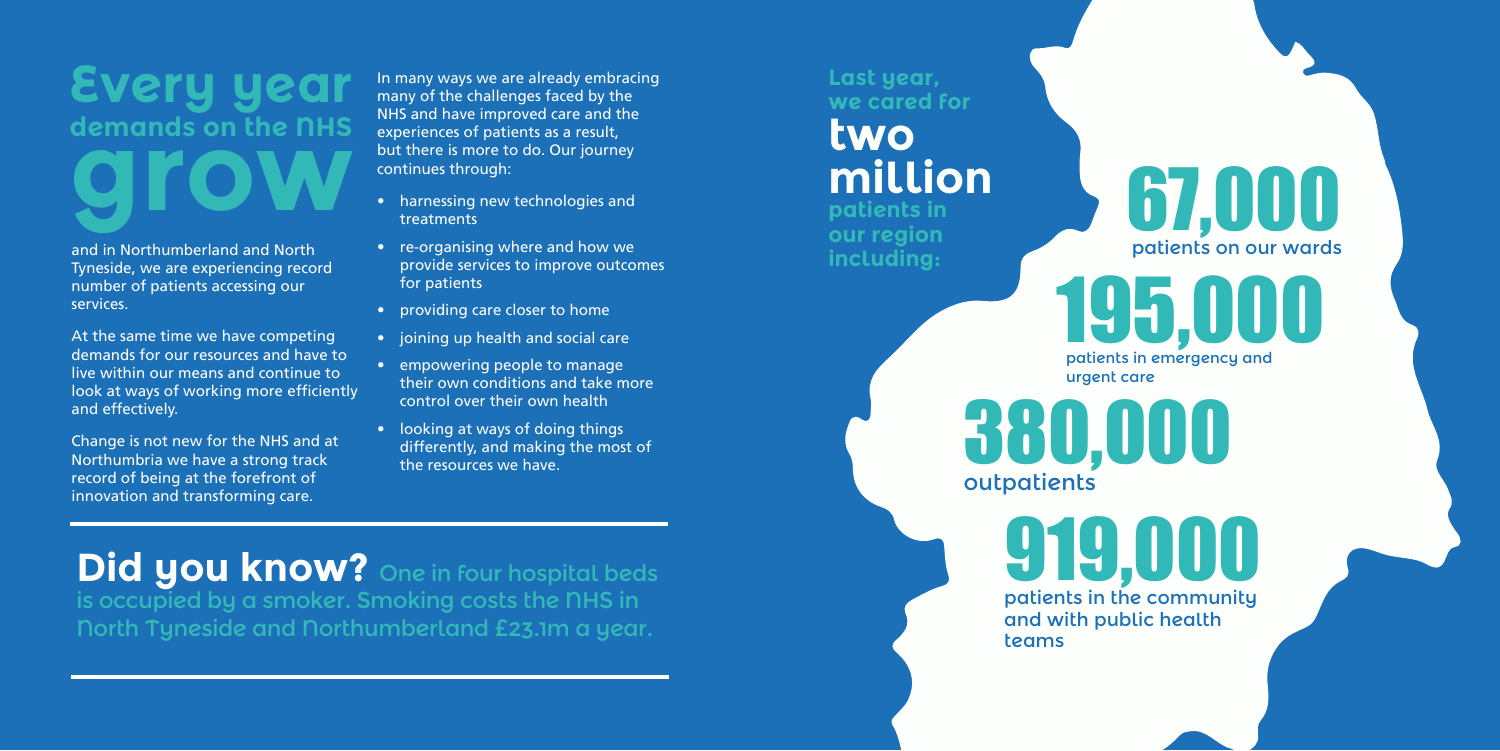### **You may already know about some of the things we are doing differently...**



Perhaps you or a relative have been treated at **The Northumbria in** 

**CONTROL** 

**Cramlington,** where there's now access to senior clinicians and teams, 24 hours a day and seven days a week. This has resulted in faster access to

diagnostics, earlier treatment, shorter stays in hospital and improved clinical outcomes.

You may be one of the many patients cared for at our **Wansbeck orthopaedic unit** where many patients go home the same day after a hip or knee replacement.

Or perhaps instead of meeting faceto-face, you have taken up the offer of a **telephone consultation with your GP.** 

Many patients are accessing same day appointments with their GP thanks to this new programme.

#### You may have benefitted from our **'single point of**

**access service'.** By calling one number, professionals and families can make referrals to adult social care, children's and health services across Northumberland. Whether it's nursing support, specialist equipment, therapy, social care or help for carers, this service is helping the most vulnerable people to keep safe and well at home.

Instead of being visited by your GP in your home, you may have had a **visit from a community matron or a pharmacist.** Very often the skills of other professionals can be more appropriate for your needs.

#### **If you've had a fracture**

and live in a remote area of Northumberland you may have used our 'virtual' fracture clinic where we film the injury and send live images to a Northumbria specialist, saving patients and staff travelling long distances.

You might have noticed staff using **smart phones and iPads** to record and monitor your observations and medication. This is part of our Digital Care programme designed to make care safer, quicker and more efficient.

**E 11111-** –

If you have **diabetes** our new self-management programmes are educating patients about their condition, including how to flexibly adjust insulin to match food choices, to better control their diabetes.

**These are just some of the things we want to build on in the future.** 

We have to continue to think differently about the way we plan and deliver services to be one step ahead and able to face future challenges and opportunities.

 $\Box$ 

1

 $\blacksquare$ 

Ŧ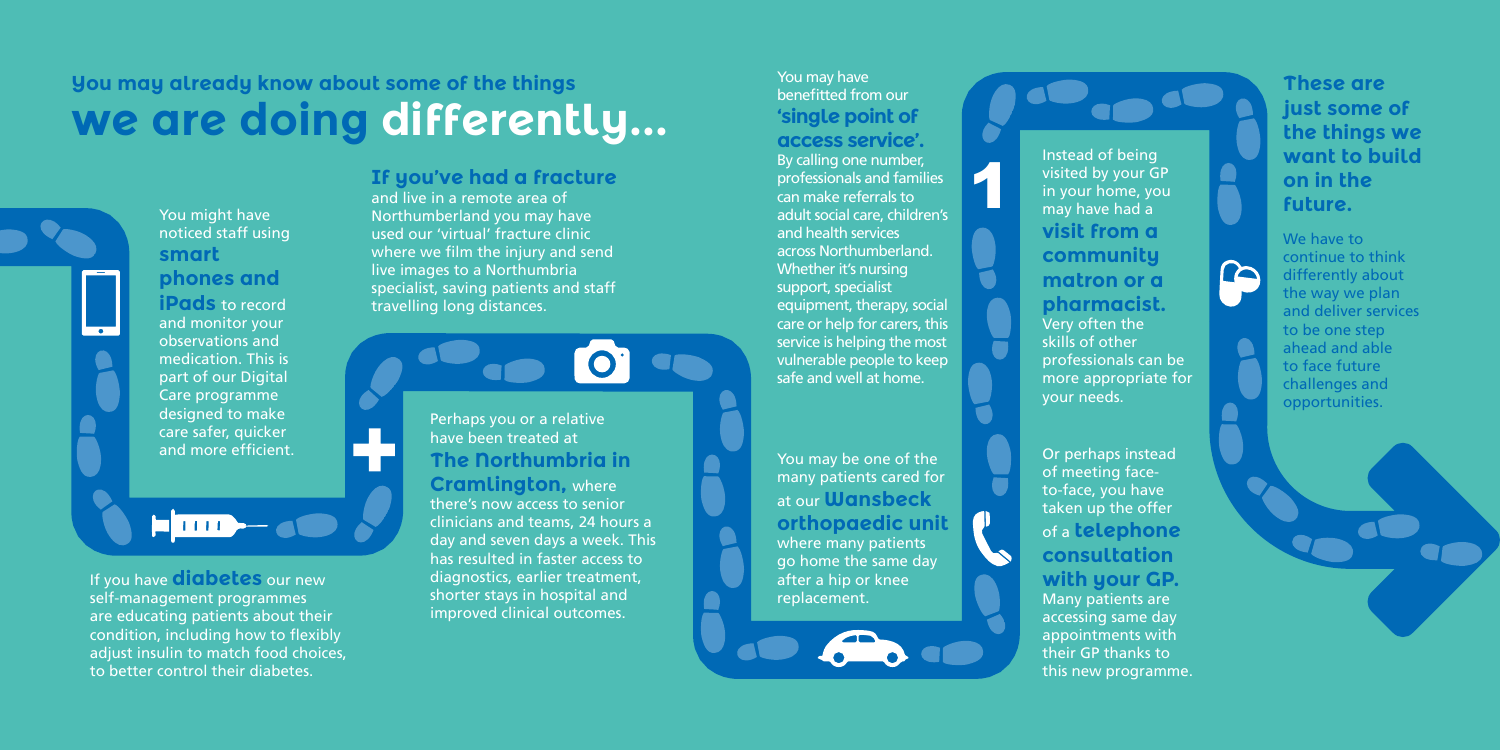#### **Innovations in treatment and care**

New drugs, procedures and technology are constantly being developed. Treatment for some complex illnesses can now be provided outside hospitals, but we also need to provide very specialist treatments in the right environments.

Systems of organising treatment and care are becoming more sophisticated with many different organisations and professionals now involved.





## **Challenges and opportunities for our future NHS**

#### **Competing priorities for resources**

The NHS has to live within its means. This doesn't mean compromising on quality of care, which remains at the heart of everything we do here at Northumbria. But with a defined budget, we must find more efficient and effective ways of working and delivering treatment.

We expect to book appointments on-line and get instant access to information. Embracing new technologies is key in transforming how we provide more efficient care.

#### **Growing public expectations**

We will always have competing priorities with difficult choices and decisions to make based on the evidence available about which treatments can give the most benefits, and which new innovations should be fully implemented.

#### **Focus on prevention**

To prevent overwhelming demands on our services, we must move beyond treating illness and towards prevention. This includes helping people to manage their own condition and preventing diseases developing in the first place.

#### **New digital technologies**

Communication technology has been revolutionised in the last decade and the NHS has to keep up.

Rightly we expect more from all the services we use in terms of speed and quality. Increasingly we expect care that is tailored to our needs and to be involved in decisions about our care. We also expect to be able to access healthcare where we live and work, at more flexible times.

#### **Growing and aging population and changes in lifestyles**

More people mean more services are needed. In particular, increases in the number of older people increases the need for services because they often have more complex health needs. Many of these health needs need to be met closer to or at home with increased complexity for GPs and other professionals. Changes in lifestyles also mean that families can be further apart, reducing the number of people able to offer additional help and care.

Our challenge is to ensure we develop a health and social care system that is future proof and that can accommodate new treatments, innovations and changes in patterns of illness and care.

Let's explain a bit about why we need to get fit for the future. What is driving the changes we need to make? Why do we need to continue to think differently about the way we plan and deliver services?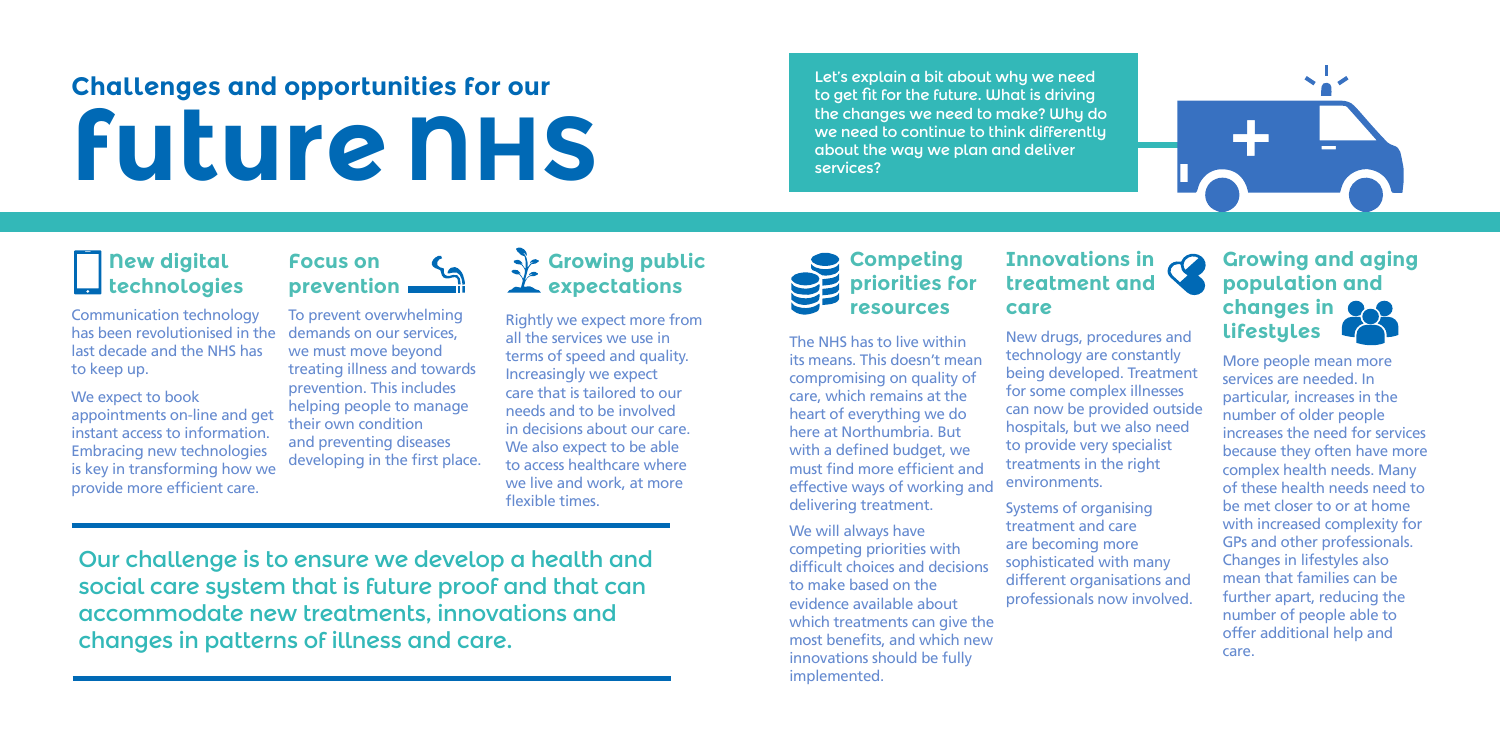

Building on what we have achieved already, clinicians across Northumberland and North Tyneside are

continuing to develop plans (what we call our clinical strategy) to drive forward more improvements and ensure our services are fit for the future.

## **You can help us by...**

#### **Taking responsibility for your own health**

- Remember to have your flu jab this winter.
- Take your first step to quit smoking, there's lots of support out there.
- Be more active! Just 20 minutes a day of gentle exercise can make all the difference.

#### **Keeping any appointments**

If you can't, let us know, missed appointments cost us millions every year.

#### **Choosing the right NHS services, at the right time**

Remember choose well, keep emergency services free for serious emergencies.

## **Our promise to you...**



### **Let's get fit for the future**

#### We will **support you to live a healthier**

**life** and to feel in control of your own health and wellbeing.

We will **provide you with the right care and support,** when and where you need it - at home, GP surgery, community clinic or hospital.

 $\frac{24}{4}$ 



We will **involve you in decisions about your care.** 

We will **use our resources** 

#### **wisely** – to ensure value for

public money and reduce waste.